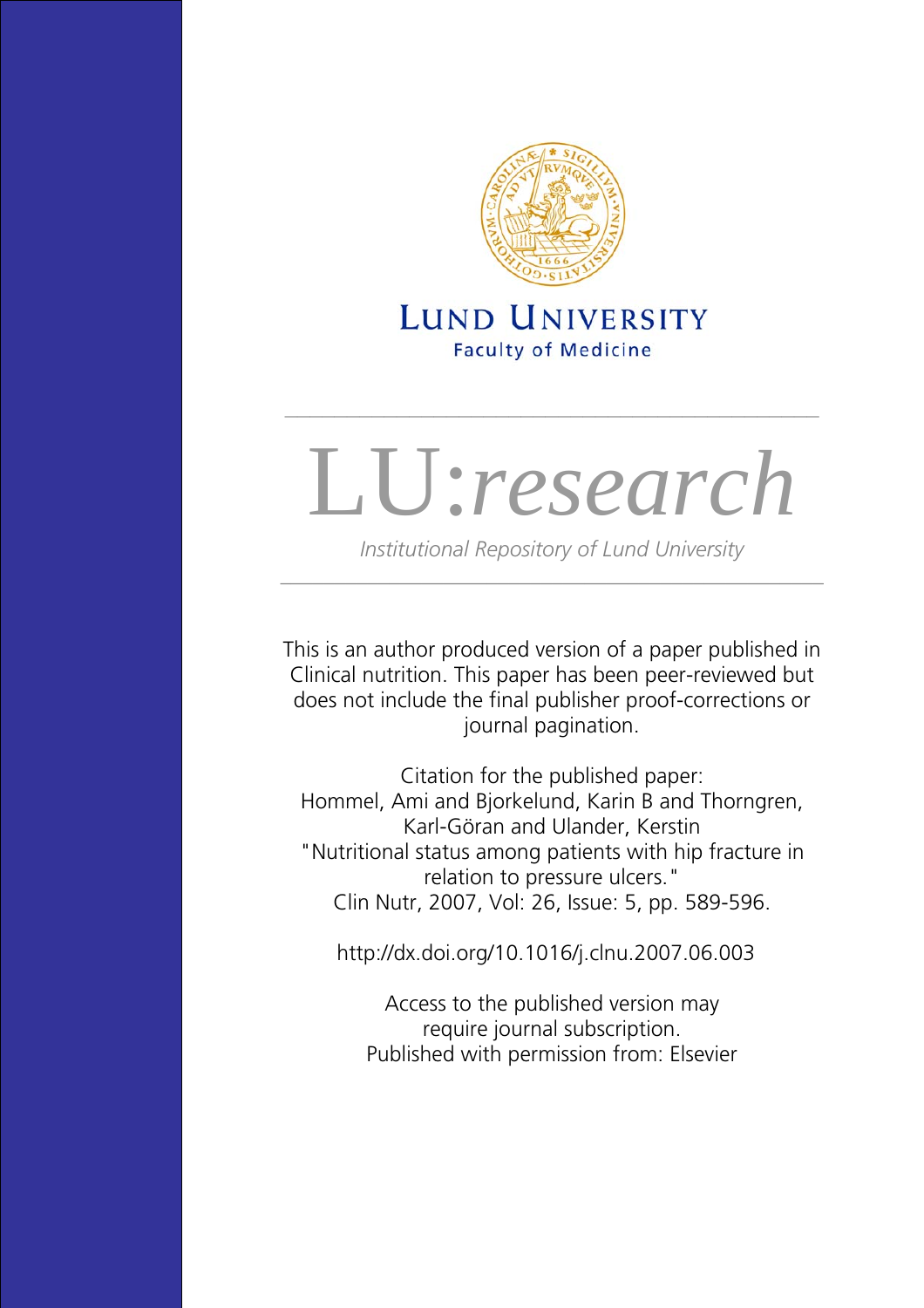#### **NUTRITIONAL STATUS AMONG PATIENTS WITH HIP FRACTURE IN RELATION TO PRESSURE ULCERS**

Ami Hommel<sup>1,2</sup>, Karin B Bjorkelund<sup>1</sup>, Karl-Göran Thorngren, <sup>2</sup> Kerstin Ulander, <sup>3</sup>

*From the <sup>1</sup> Department of Health Sciences, Lund University, P.O. Box 157, SE-221 00 Lund, Sweden; the <sup>2</sup> Department of Orthopedics, Lund University Hospital, SE-221 85 Lund, Sweden, and the <sup>3</sup> Department of Health Sciences, Kristianstad University, SE-291 88 Kristianstad, Sweden* 

#### **ABSTRACT**

*Background & Aims:* Patients with a hip fracture often have a poor nutritional status which is associated with increased risk of complications, morbidity and mortality. The aim of this study was to investigate the effects of an improved care intervention in relation to nutritional status and pressure ulcers. An intervention of best practices for patients with hip fracture was introduced, using the available resources effectively and efficiently with a not too complicated or expensive intervention.

*Methods:* A quasi-experimental study of 478 patients consecutively included between April  $1<sup>st</sup>$  2003 and March 31 $<sup>st</sup>$  2004. A new evidence based clinical pathway was introduced on</sup> October  $1<sup>st</sup>$  2003. The results from the first 210 patients in the control group and the last 210 patients in the intervention group are presented in this article.

*Results:* The total number of patients with a hospital acquired pressure ulcer was in the intervention group, 19 patients, and in the control group 39 patients ( $p=0.007$ ). No patient younger than 65 years developed a pressure ulcer. There were no statistical significant differences between the groups with respect to blood biochemical variables at inclusion. Patients in the control group had higher arm muscle circumference  $(AMC)$  ( $p=0.05$ ), calf circumference (CC) ( $p=0.038$ ) and body mass index (BMI) ( $p=0.043$ ) values. Abnormal anthropometrical tests of BMI, triceps skin fold (TSF)  $\leq 10^{th}$  percentile and AMC  $\leq 10^{th}$ percentile were found in 12 patients in the control group and in 4 patients in the intervention group. None of the four patients in the intervention group developed pressure ulcers. However two of the 12patients in the control group were affected.

*Conclusions:* 

It is possible to reduce the development of hospital acquired pressure ulcers among elderly patients with a hip fracture even though they have poor prefracture nutritional status. The results in this study indicate the value of the new clinical pathway, as the number of patients who have developed pressure ulcers during their stay in hospital has been reduced by 50 %.

KEYWORDS: Hip fracture, pressure ulcers, nutritional status

Correspondence to: Corrrespondence to: Ami Hommel, Department of Orthopaedics, Lund University Hospital, SE-221 85, Lund, Sweden. Tel,:+4646177106; fax +4646172165. E.mail address: Ami.Hommel@med.lu.se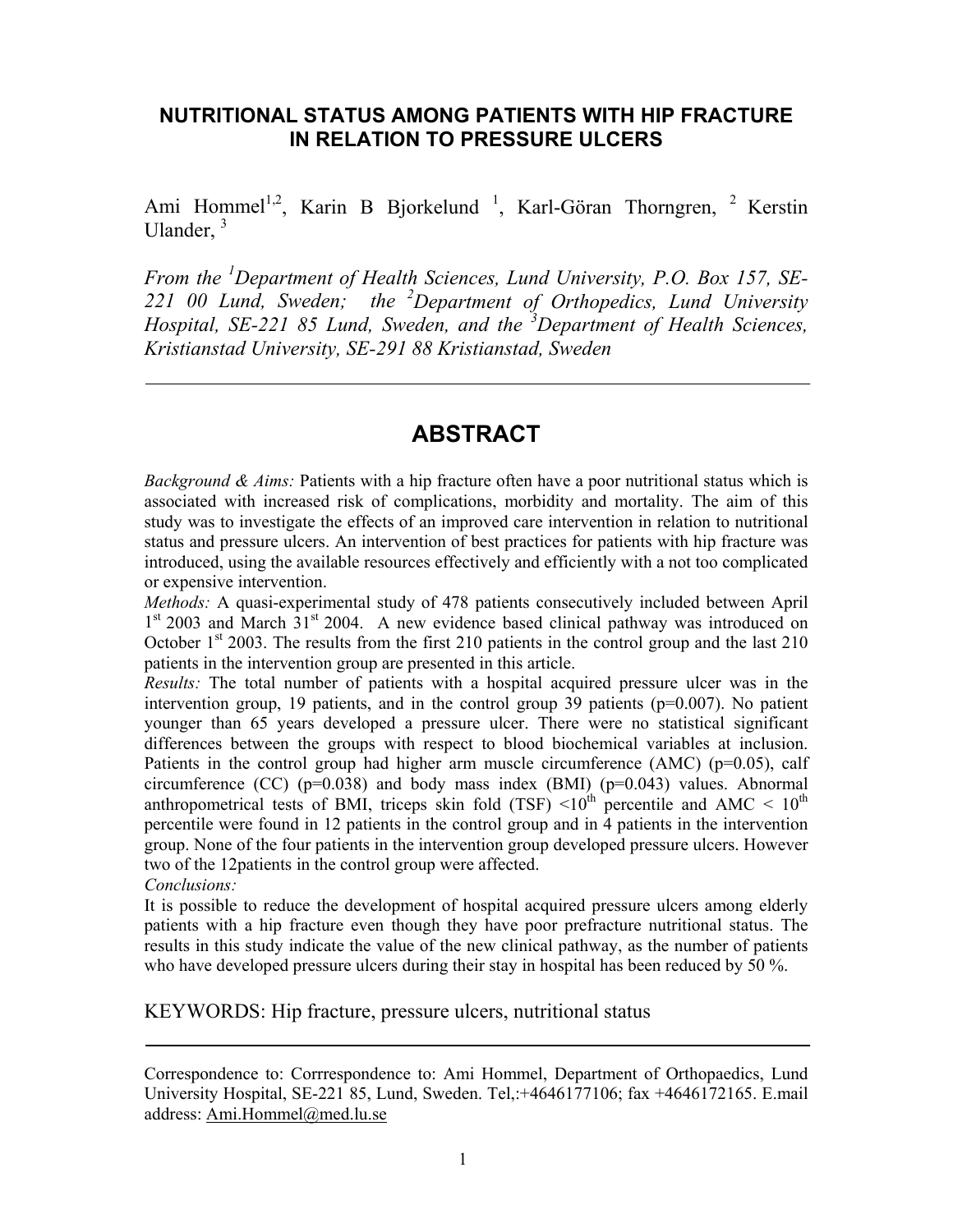#### **INTRODUCTION**

Despite a growing awareness of the dramatic impact on quality of life and treatment costs<sup>1,2</sup> the occurrence of pressure ulcers  $(PU)$  is still an abundant problem among hip fracture patients. Patients with a hip fracture often have a poor nutritional status<sup>3</sup> which is associated with increased risk of complications, morbidity and mortality<sup>4-8</sup>. Especially protein energy malnutrition (PEM) which is an important determinant of clinical outcome, is seen more often in patients with a hip fracture than in age-matched control subjects<sup>3,8.9</sup>. Carpintero<sup>10</sup> noted higher mortality in men than in women with hip fracture related to nutritional status. Patients with a hip fracture may also have poor food intake in hospital  $11$ . Adequate nutrition is essential in the care of the hip fracture patients in order to achieve recovery without complications.

The aim of this study was to investigate the effects of an improved care intervention in relation to nutritional status and PUs, a care intervention of best practices for patients with hip fracture<sup>12</sup>, not too complicated or expensive, but only using the available resources effectively and efficiently.

#### **METHODS**

The study was conducted at the University Hospital in Lund, Sweden. The subjects were 478 patients with a hip fracture consecutively included between April  $1<sup>st</sup>$  2003 and March 31 $<sup>st</sup>$  2004. On October 1 2003 a new evidence based</sup> clinical pathway was introduced. The transition period for implementing the new pathway was 44 days and the 58 patients from this period are not included here. Comparisons are here made between the 210 first patients in the control group (CG) and the 210 last patients in the intervention group (IG), to reduce confounding factors from the transition period. Six patients in the CG and five patients in the IG had PU at admission, and these PU are excluded from the analyses. Two of the patients in the IG suffered a fracture on the opposite hip during hospitalization due to a new fall which prolonged their hospitalization and these patients were not included anew.

Written informed consent was obtained from all lucid patients before entering the study. Not lucid patients were included after permission from there next of kin. The study was approved by the Ethics Committee of the Medical faculty of Lund University (LU 39-03) and has been performed in accordance with the declaration of Helsinki.

At the University hospital patients with a hip fracture are intended to be treated at one of the three orthopaedic wards with totally 64 beds. However due to the bed situation patients with a hip fracture could be treated wherever there was a bed available at the hospital the moment the patients were admitted to the Acute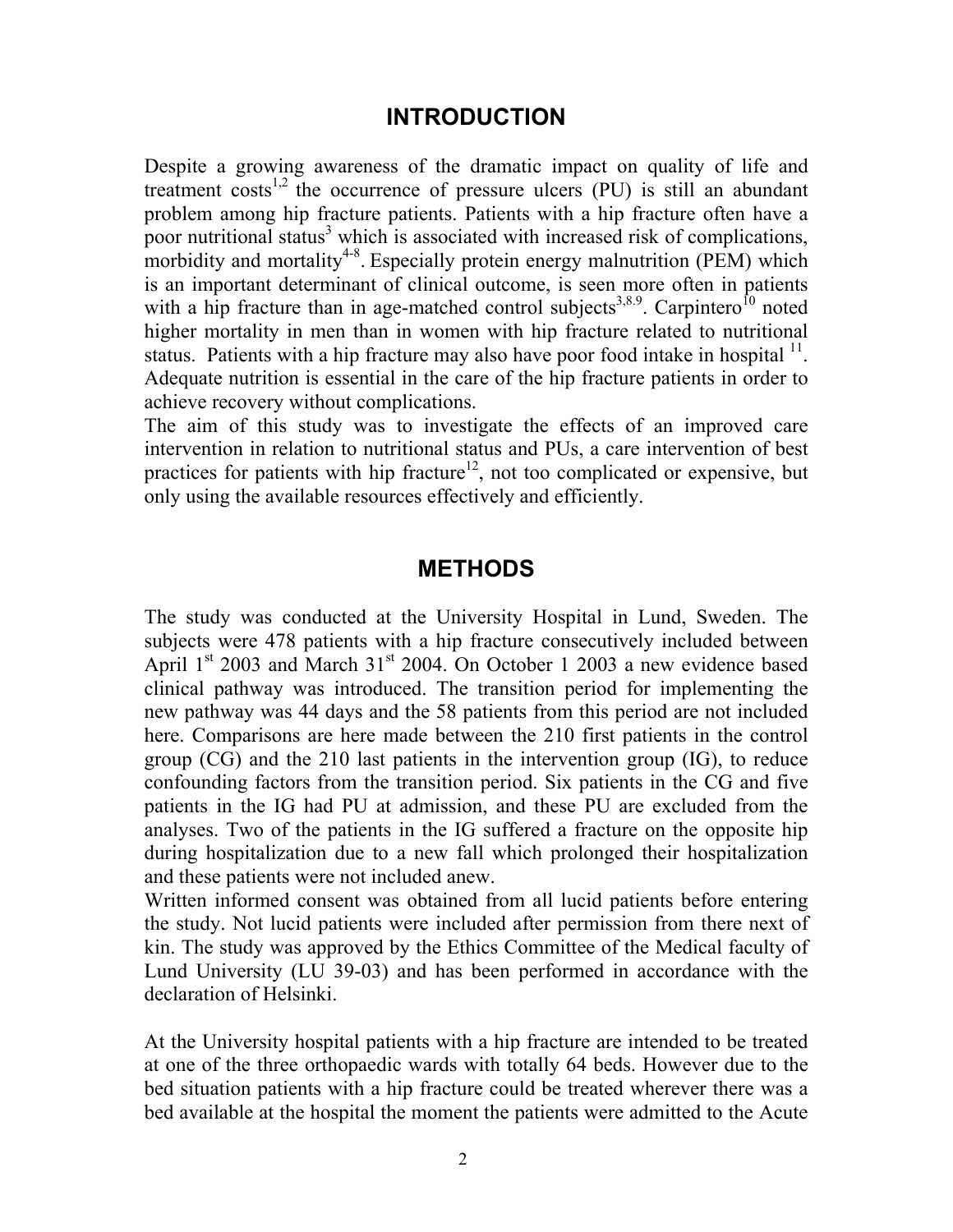and Emergency (A&E). When a patient was treated at a non-orthopaedic ward the personnel at this ward was supervised by an orthopaedic surgeon. The care personnel were always welcome to phone the orthopaedic wards if they would have any questions about the care of the patient*.* Patients treated at other departments were in the CG 71, respectively 76 in the IG. Regardless of which type of ward the patients were treated on, the patients in the CG followed the intended clinical pathway used before the intervention and the patient in the IG followed the new evidence based clinical pathway.

Spinal anaesthesia was administrated to 70 % of the patients and general anaesthesia to 30 % of the patients. All patients underwent anticoagulation prophylaxis with low-molecular-weight heparin for approximately 10 days postoperatively.

All patients at risk of developing PU were placed on pressure relief mattresses*.* For patients with a high risk of developing PU an alternating pressure relief mattress was used.

All patients' demographic data were registered in the Swedish national quality register *RIKSHÖFT.* All patients undergoing surgery are routinely examined before surgery by an anaesthetist who assesses the patient's physical status using the American Society of Anaesthesiologists classification of physical status (ASA). The ASA grade is included in the *RIKSHÖFT* registration.

## **Data collection**

Two doctoral students, clinical nurse specialists in orthopaedic (AH) and anaesthesia (KBB), were responsible for the study performance. They included the patients, collected all data and were available 24 hours a day, seven days a week, during the study period.

When a patient with a suspected hip fracture arrived to the A&E she/he was tested within 30 minutes for lucidity with the Short Portable Mental Status Questionnaire  $(SPMSO)^{13}$ . To find patients at risk of developing pressure ulcers the Braden scale<sup>14</sup> was used for both groups. The modified Norton scale<sup>15</sup> was in addition used solely for the IG.

Pressure ulcers were classified according to the European Pressure Ulcer Advisory Panel's (EPUAP) classification<sup>16</sup> (Table 1). The patients' skin was observed daily from the arrival to hospital until discharge, and followed up with home visits after four and twelve months. During the transition period the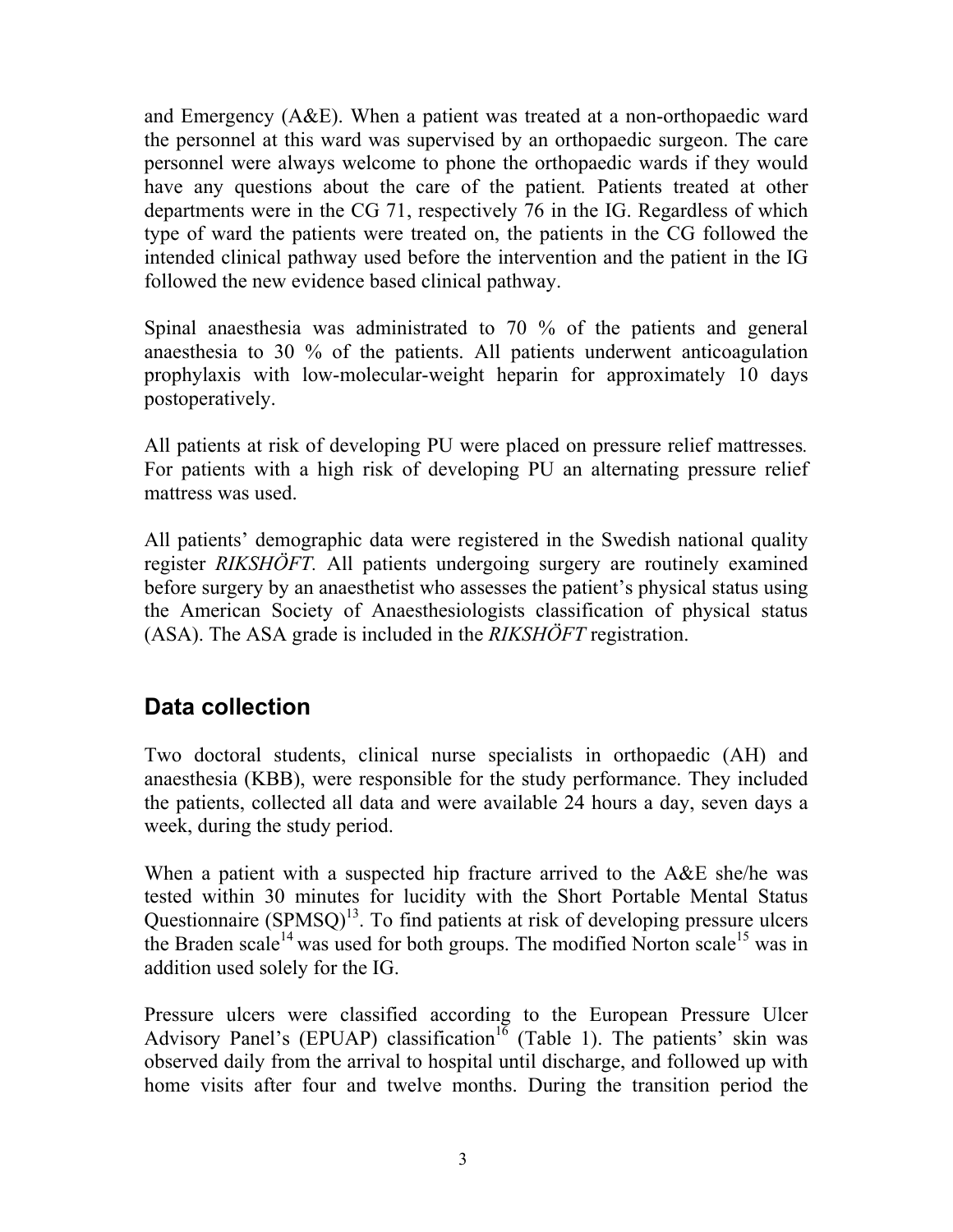personnel were educated in how to use the modified Norton scale and their results were compared with the study nurses as learning assessment

### **Nutritional assessment**

Nutritional assessment for all patients consisted of laboratory testing (Table 2) taken at the A&E, a questionnaire about food consumption and weight changes and anthropometry which was performed five days after surgery. The standard laboratory SS-EN ISO/IEC 17025 was used at the hospital for all biochemical tests.

If the patient was unable to answer the questions about food habits, a proxy (a relative or staff from the patient's home) answered if possible. With the patients wearing light clothing body weight was measured in the morning, to the nearest 0,1 kg on a digital wheelchair scale (Umedica BWB 620 ) at the University hospital. Patients transferred before day five to the local hospital were measured on an ordinary wheel-chair scale at that hospital. A portable scale (Philip MP5325) was used at home visits at four and twelve months after surgery. The digital wheelchair scale was regularly checked for accuracy. The portable scale was used to calibrate all scales.

Patients' height was measured in a supine position on a flat bed, as only few patients were able to stand independently. A BMI of  $\leq 20 \text{ kg/m}^2$  was considered as underweight if the patient was  $\lt$  70 year and BMI of  $\lt$  22 kg/m<sup>2</sup> was considered as underweight if the patient was  $>70$  years<sup>17-19</sup>. Mid-arm circumference (MAC) was measured with a flexible non-stretch tape on the nondominant upper arm. Posterior on the same arm midway between the acromion and olecranon triceps skin fold thickness (TSF) was measured with a Harpenden calliper. The mean of three readings was used. Comparison of AH's and KBB's anthropometric measurements were regularly checked for reliability. To calculate arm muscle circumference (AMC) the formula AMC =MAC- 0,1 ( $\pi$ ) \*TSF) was used. Values of TSF and AMC were considered subnormal if they were equal or below the  $10^{th}$  percentile in a Swedish reference population<sup>20</sup>.

#### **Intervention**

The evidence based pathway in the intervention consisted of: Giving three litres of oxygen/minute preoperatively starting in the ambulance and the first days postoperatively, intravenous supplementation (glucose liquid) starting in the ambulance, intravenous pain relief at the A&E. Routines were changed so that the patients did not have to return to the A&E following x-ray; instead they were transported directly to the orthopaedic ward. The use of pressure relief was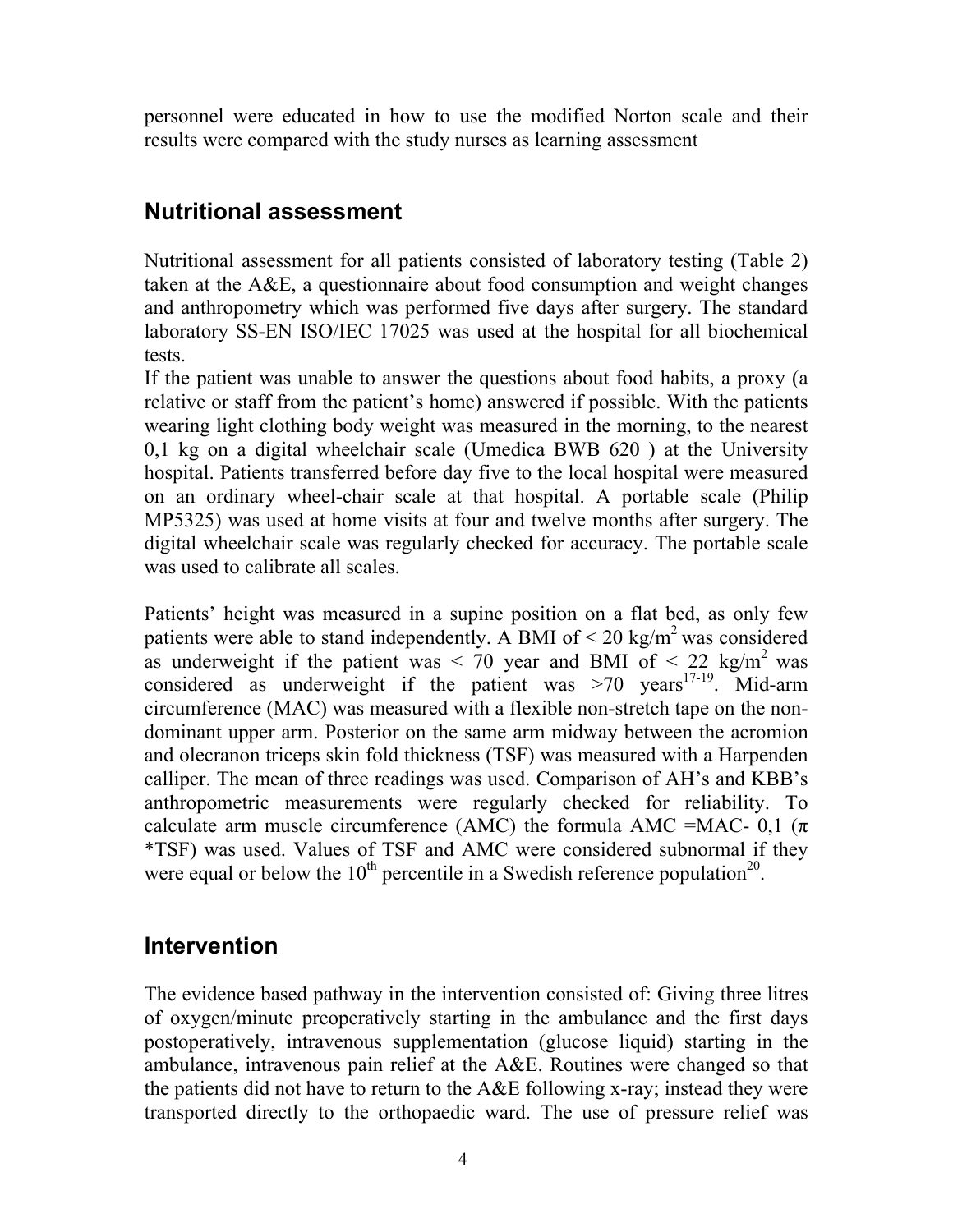emphasised to all staff and alternating pressure mattresses were used more frequently. Furthermore the patients were supposed to be given a higher priority on the surgery waiting list. The patients' saturation level was measured at least twice a day pre- and postoperatively and a special nutritional drink given twice a day postoperatively. This milk-tasting drink with 125kcal/100mlwas enriched with arginine, zinc, vitamins A, B, C and E, and other antioxidants such as selenium and carotenoids to enhance wound healing and control inflammation.

#### **Statistics**

Differences between groups were measured using Fisher's Exact test (categorical data) and Student T-test (continuous data). For analyses the Swedish Hip fracture register SAHFE.reg.exe and the Statistical package for the Social Sciences (SPSS, Inc, 444 N Michigan Avenue, Chicago IL, USA) version 14.0 for windows was used. A P-value <0.05 was considered significant.

## **RESULTS**

#### **Patient characteristics**

There was no significant differences between the groups with regard to age, sex, lucidity, smoking, ASA-grade, hip fracture type, time to operation, time on operation –table, pre-fracture living conditions, length of stay at hospital or mortality (Table, 3). However the co-morbidity was higher in the intervention group. At admission 36% of the patients in the IG had a diagnosis of three or more diseases, versus  $20\%$  (p=0.003) of the patients in the CG.

#### **Biochemical variables**

There were no significant differences between the groups with respect to biochemical variables at inclusion. The level of C-reactive protein (CRP), which is an acute face protein produced in response to microbial invasion, tissue injury, immunological reactions and inflammatory reactions were enhanced in more than half of all patients. Among these patients, 14 % had a urinary tract infection. Forty patients (19%) in the CG and 34 patients (16.2%) in the IG had abnormal values in s-albumin as well as s-transthyretin at inclusion indicating risk for malnutrition. On day five patients in the IG had significantly higher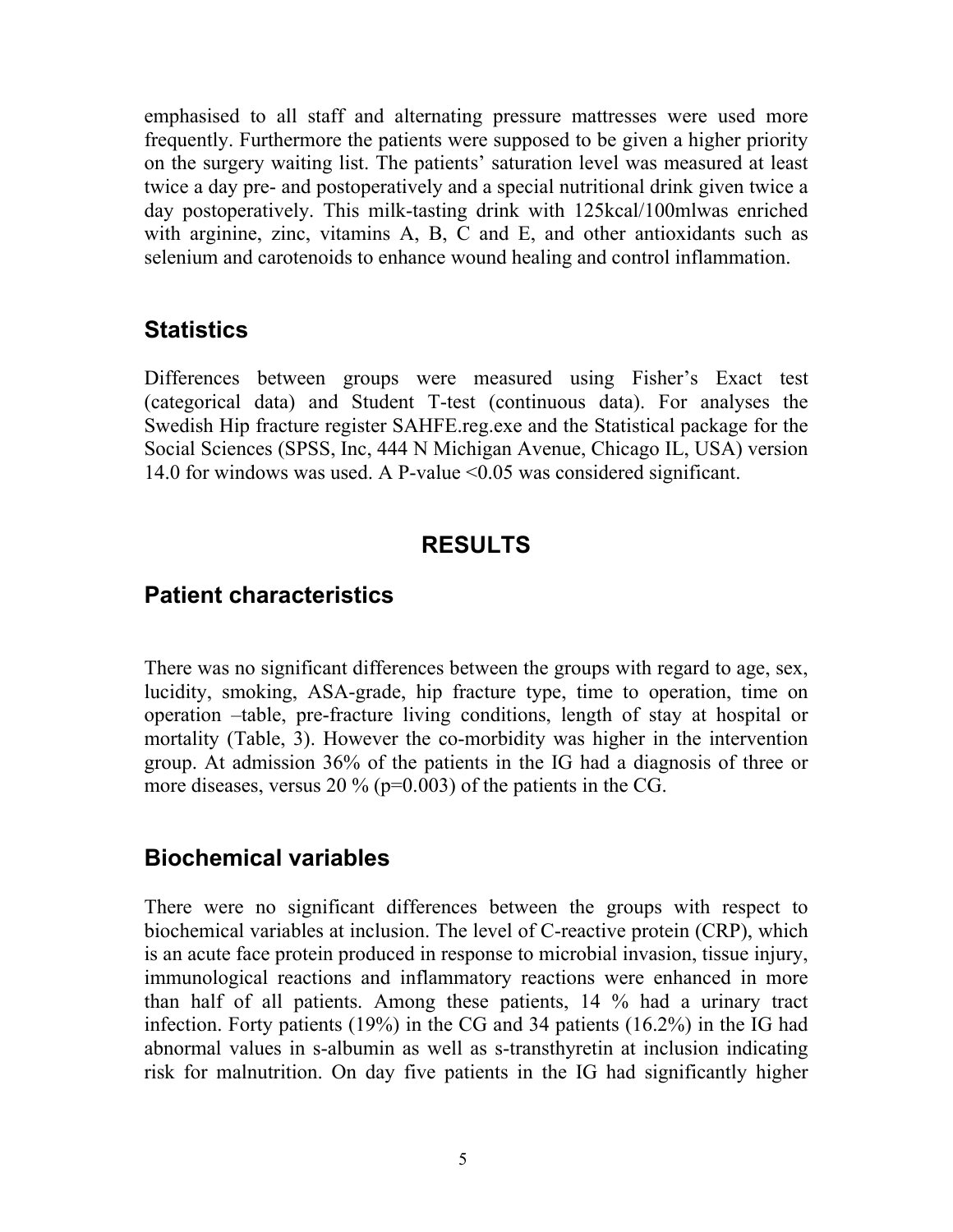sodium value ( $p=0.005$ ). After four months patients in the CG had a significant higher transthyretin value (p<0.001).

#### **Anthropometrical variables**

At baseline a BMI of  $\leq 20 \text{ kg/m}^2$  in patients  $\leq 70$  year and BMI of  $\leq 22 \text{ kg/m}^2$  in patients 70 year or older was found in 24,8 % in the CG and 32.9 % in the IG calculated on 197 respectively 194 patients. Patients in the CG had higher AMC ( $p=0.05$ ), CC ( $p=0.038$ ) and BMI ( $p=0.43$ ) values. Also at 12 months follow up the CG had higher BMI (p=0.021) compared with the IG (Table 4). TSF and AMC were measured in 197 patients in the CG and in 204 patients in the IG. Abnormal nutritional parameters when using  $TSF \leq 10^{th}$  percentile was present in 36 (18.3 %) patients in the CG and in 40 (19.6) patients in the IG. Of these 21 patients in the CG versus 23 patients in the IG had TSF values  $\leq 5$ <sup>th</sup> percentile indicating severely malnutrition<sup>20</sup>. Nineteen patients  $(9\% )$  in the CG and 22 (10.5 %) patients in the IG had  $AMC \le 10^{th}$  percentile. Abnormal anthropometrical tests of BMI, TSF  $\leq 10^{th}$  percentile and AMC  $\leq 10^{th}$  percentile were found in 12 patients in the CG and in 4 patients in the IG.

No weight loss within the last three months was found in 47.6 % of 210 patients in the CG and in 58.1 % of 208 patients in the IG. It was 27.6 % of the patients in the CG who did not know if they had had a weight loss compared to 32.4 % of the patients in the IG. The number of patients that had lost weight was 14.8 % in the CG and 5.8% in the IG. Weight gain was found in 10 % of the patients in the CG and in 2.9 % in the IG:

#### **Pressure ulcers**

In total there was the same amount of pressure ulcers (8) in both groups at admission. The PU was noted on six patients in the CG and on five patients in the IG.. At discharge 13 of 420 patients had developed two pressure ulcers each and one patient had developed three pressure ulcers. At discharge the total amount of pressure ulcers were 50 ulcers on 43 patients in the CG and 28 pressure ulcers on 21 patients in the IG ( $p=0.009$ ) (Table 5).

The total number of patients with a hospital acquired pressure ulcer was in the CG, 39 patients and in the IG, 19 patients, (p=0.007). Of the patients treated at other departments which was 71 patients in the CG, nine patients (12.7) developed PU compared to eight of the 76 (10.5) in the IG.

Two of the twelve patients in the CG with abnormal anthropometrical tests of BMI, TSF  $\leq 10^{th}$  percentile and AMC  $\leq 10^{th}$  percentile developed pressure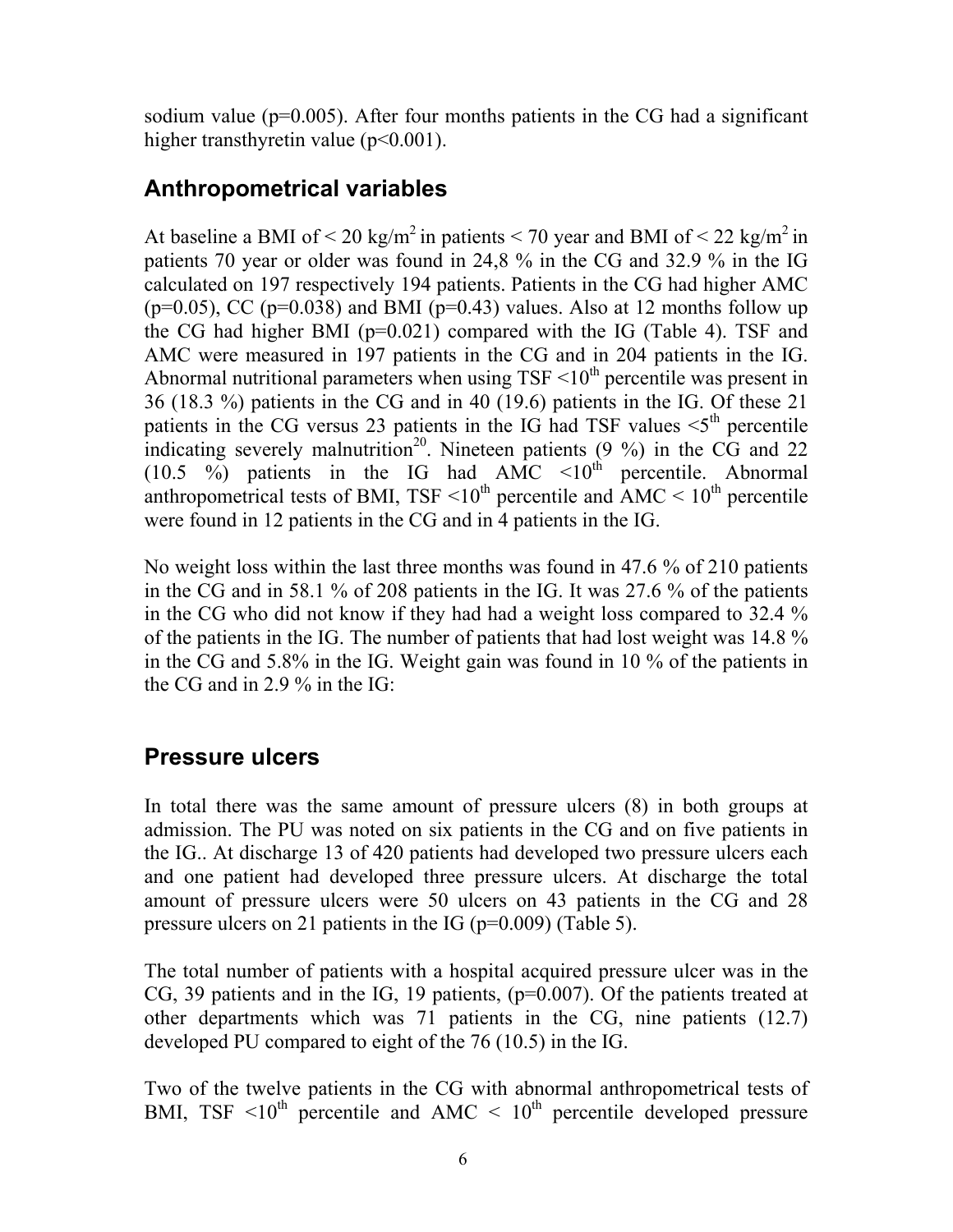ulcers. One of these patients developed grade I ulcers at sacrum and on a heel, and the other patient developed a grade II ulcer at sacrum. However none of the four patients in the IG were affected.

None of the 33 patients who were under 65 years of age developed PUs in either group. Among patients aged 65 to 74 years (53 patients) there were only three (1.4%) respectively 2 (1%) that developed PUs. In patients older than 85 years, 65.5% of all PUs developed. The incidence of pressure ulcers in the intervention group was half of the incidence of same age in the control group.

None of the three patients who were on the operation table  $\leq 60$  minutes developed a pressure ulcer. Five of 51 patients (9.8%) with time on operation table between 61-90 minutes and 53 out of 362 patients (14.6%) with more than 90 minutes on the operation table developed pressure ulcers.

Patients with SPMSQ score between 0-7 indicating dementia or confusion developed statistical significantly more PUs than lucid patients. In the CG was it 22 out of 81 patients ( $p=0.017$ ) with SPMSQ score = 7 that developed a PU compared to 12 out of 74 patients (p=0.011) in the IG. However no significant reduction of PUs was noted in the IG among not lucid patients. Of these 36 patient, was it one patient in the CG and one patient in the IG who had signs of undernutrition with abnormal anthropometrical tests of BMI,  $TSF \le 10^{th}$ percentile and AMC  $\leq 10^{th}$  percentile concurrent. There were significantly (p<0.001) more patients among not lucid patients with contemporary low levels of s-albumin and s-transthyretin at admission to hospital.

#### **DISCUSSION**

Although there is awareness that malnutrition must be recognized, there are no golden standard of a screening system assessing nutritional status and no consensus regarding absolute criteria for malnutrition. In this study we used a sample of biomedical and anthropometric variables together with a questionnaire. Hedströms et al.<sup>21</sup> stated, that patients with a hip fracture in general have a low body mass index (BMI), and low biochemical nutritional markers on admission to hospital, signs that indicate malnutrition which the results of the study presented in this paper confirms.

There were no significant differences between the groups with respect to biochemical variables at inclusion. Low values in s-albumin as well as stransthyretin at inclusion indicating malnutrition were present in 14.8 % of all patients. Low levels of s-transthyretin at inclusion and at four month were found in 19 patients in the CG and in 31 patients in the IG. The low level of s-albumin (half life of 20 days) may be a result of dehydration as a result of poor liquid and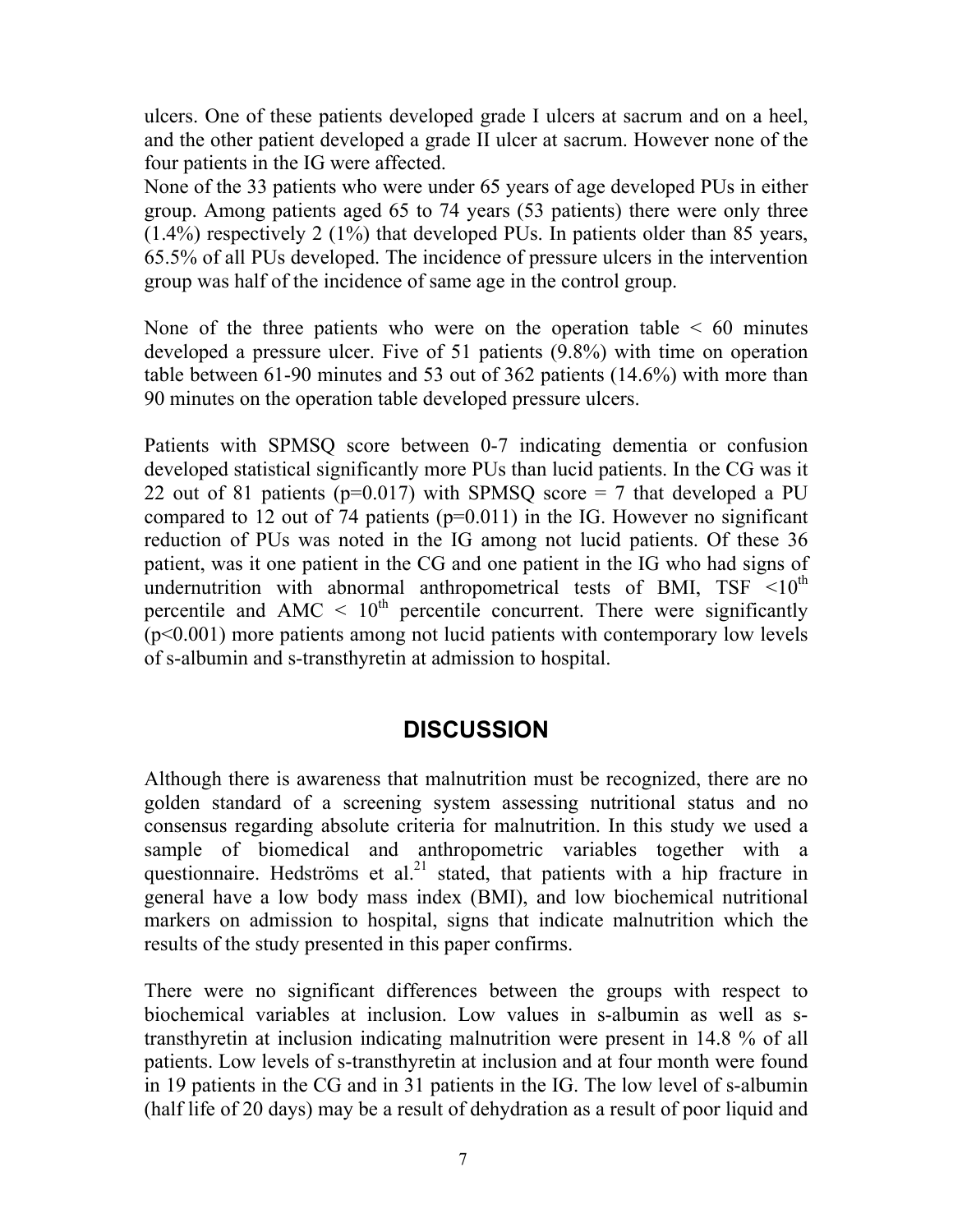food intake. On day five, patients in the IG had significantly higher sodium  $(p=0.005)$  which may depend on the intravenous supplementation they received which started already in the ambulance resulting in not dehydrated patients before surgery.

We chose to measure BMI, total arm length, MAC, TSF, AMC, CC and knee height on day five to se if there were any significant differences between the groups that would explain the significant differences of developing PUs. BMI assessment was repeated at discharge, at four months and after 12 months. These anthropometric parameters were chosen because they can be measured with a minimum of equipment and time. Not all measurements could be undertaken on all patients because of the patient's condition. We asked the patients if they had gained or loosed weight within the last three months. Since more than one third of the patients have dementia or confusion it was difficult to get a correct answer on questions like this. Still we think that it is important to include patients with dementia which is confirmed by Huusko<sup>22</sup> and Rolland<sup>23</sup>. It was  $14.8\%$  of the patients in the CG respectively 5.8 % of the patients in the IG that stated weight loss. Since weight loss express a process this may be an important indicator of undernutrition. Weight loss is most often caused by reduced food intake. Cognitive impairment is an important risk factor for weight loss and undernutrition<sup> $24$ </sup> since the patients can not meet nutritional needs and therefore are more vulnerable.

BMI is a well adopted tool for detection of malnutrition in elderly individuals but due to kyphoscoliosis, deformities and the difference in individual height loss with ageing the measurements of height may limit BMI<sup>25</sup>. In this study when using low BMI as the only anthropometric measure of nutritional status calculated on 197 respectively 194 patients, 24.8 % of the patients (52) in the CG and 32.9 % of the patients (69) in the IG were undernourished. Combining low levels of BMI with TSF  $\leq 10^{th}$  percentile and AMC  $\leq 10^{th}$  percentile as indicating malnutrition were present in 12 patients in the CG and in 4 patients in the IG. These differences shows the needs for caution when only using BMI as an indicator of undernutrition.

Additional nutrition has previously been tested. Houwing<sup>6</sup> included 103 patients with a hip fracture in a randomized controlled trial (RCT). The patients received 400 ml daily of a supplement enriched with protein, argine, zinc and oxidants  $(n=51)$  or a non caloric water-based placebo supplement  $(n=52)$  in between their regular meals. The supplementation of food started directly postoperatively for a period of four weeks or until discharge. The PU development between the RCTgroups was not significantly different but the incidence of PUs stage II showed 9% difference between supplement (18 %) and placebo (28 %).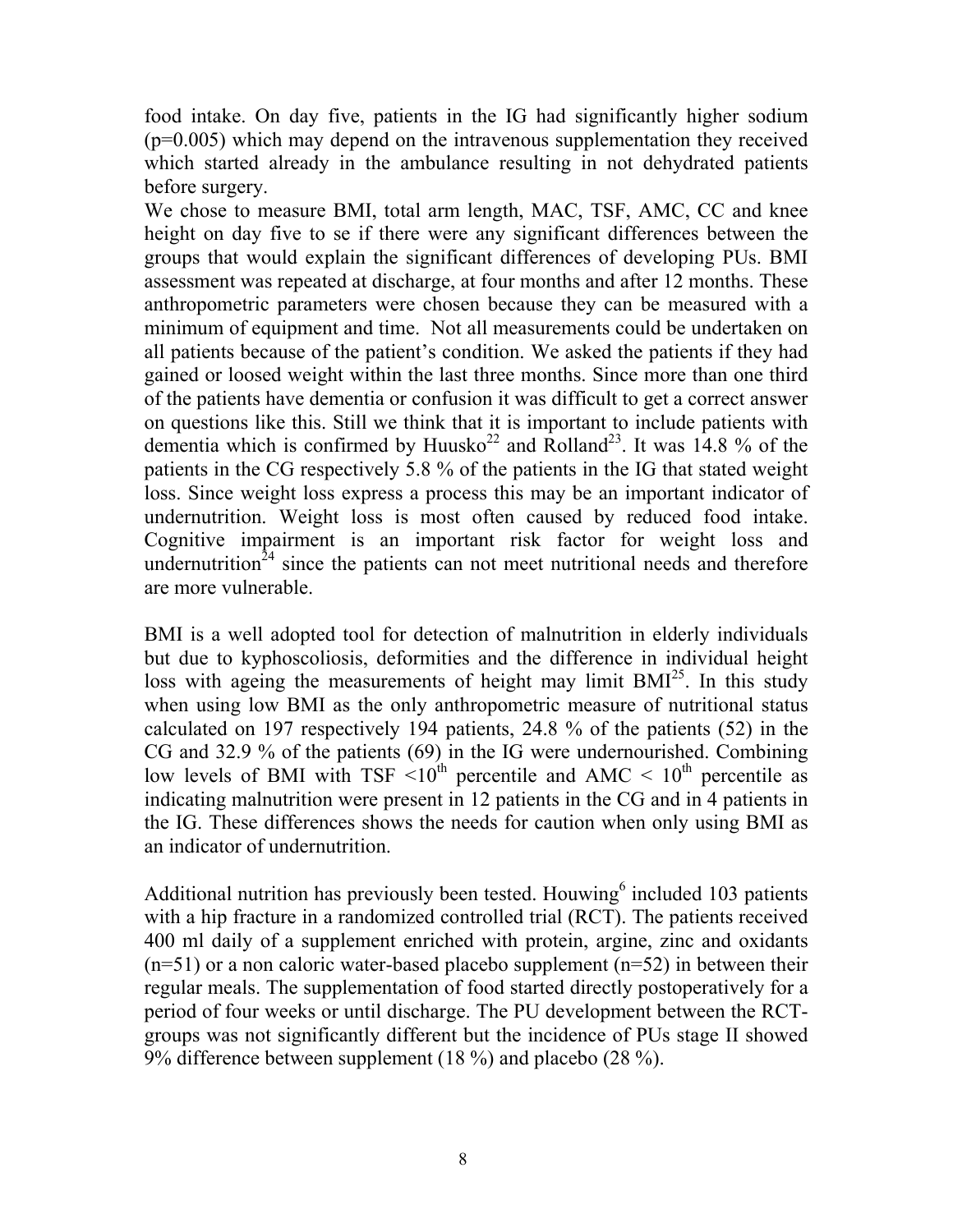In our intervention study we used a gluten free milk-tasting drink for the dietary management of pressure ulcers. All patients were offered two drinks every day while hospitalised. Compliance was quite good, however not every one liked the drinks but we were able to persuade all patients to drink at least one a day (200 ml). According to the records ten patients did not drink two drinks a day, nine of them did not develop any PU. In this study the PUs were mostly of grade 2 in the CG and mostly of grade 1 in the IG and there is a significant difference in development of PUs (p=0.007) between the groups. This seems to indicate the importance of the intervention. Patients treated at other departments did not have a significant reduction of PU, which may depend on missed diagnosis of PUs in these patients, both in the CG and the IG. At the orthopaedic department all staff was well trained and understood the importance of diagnosing even PU grade 1.

Patients mostly develop PU of grade I according to Houwing<sup>6</sup>. Reed<sup>26</sup> did a cohort study with 2,771 patients at 47 hospitals and found that 14,7 % developed at least one stage II or greater PU over a two week period. Confusion was a statistically significant risk factor. In this study 155 (36.9 %) patients were not lucid on arrival at the hospital and 34 (22 %) of them developed pressure ulcer compared to 24 out of 265 (9%) lucid patients. We believed that these findings could be explained by the longer waiting time for surgery in the group of not lucid patient. But we could not find any significant explanation regarding waiting time. Patients classified as lucid on arrival waited for an average of 26.9 hours to come to the surgery compared to 26.8 hours in the group of not lucid patients. However more of them had signs of undernutrition at admission to hospital. They might also rest differently on the bed with less awareness of the importance of small changes of position.

Risk factors of PU development in patients undergoing surgery have been identified by a multiple stepwise regression analyses by Lindgren et al.<sup>27</sup>. One risk factor in their 286 patients was a high score in the sickness classification according to American Society of Anesthesiologists (ASA). In this study ASA classification showed no significant difference between the groups. However the co-morbidity was significantly higher in the IG. This was not due to better recording of the patients in the IG since all patients demographic data were registered in the Swedish national quality register RIKSHÖFT and furthermore all medical journals were checked to assure this. In the CG 60.5 % of the patients were classified as ASA class I or II compared to 54.3 % in the IG. No patient with ASA classification 1 (healthy) developed a PU. It was 38 patients in ASA classification 3 and 4 who developed pressure ulcers.

According to Houwing<sup>28</sup> risk factors for developing PUs in patients with a hip fracture are high age and increased length of time on the operating table. In this study high age was a risk factor but not prolonged stay at the operating table.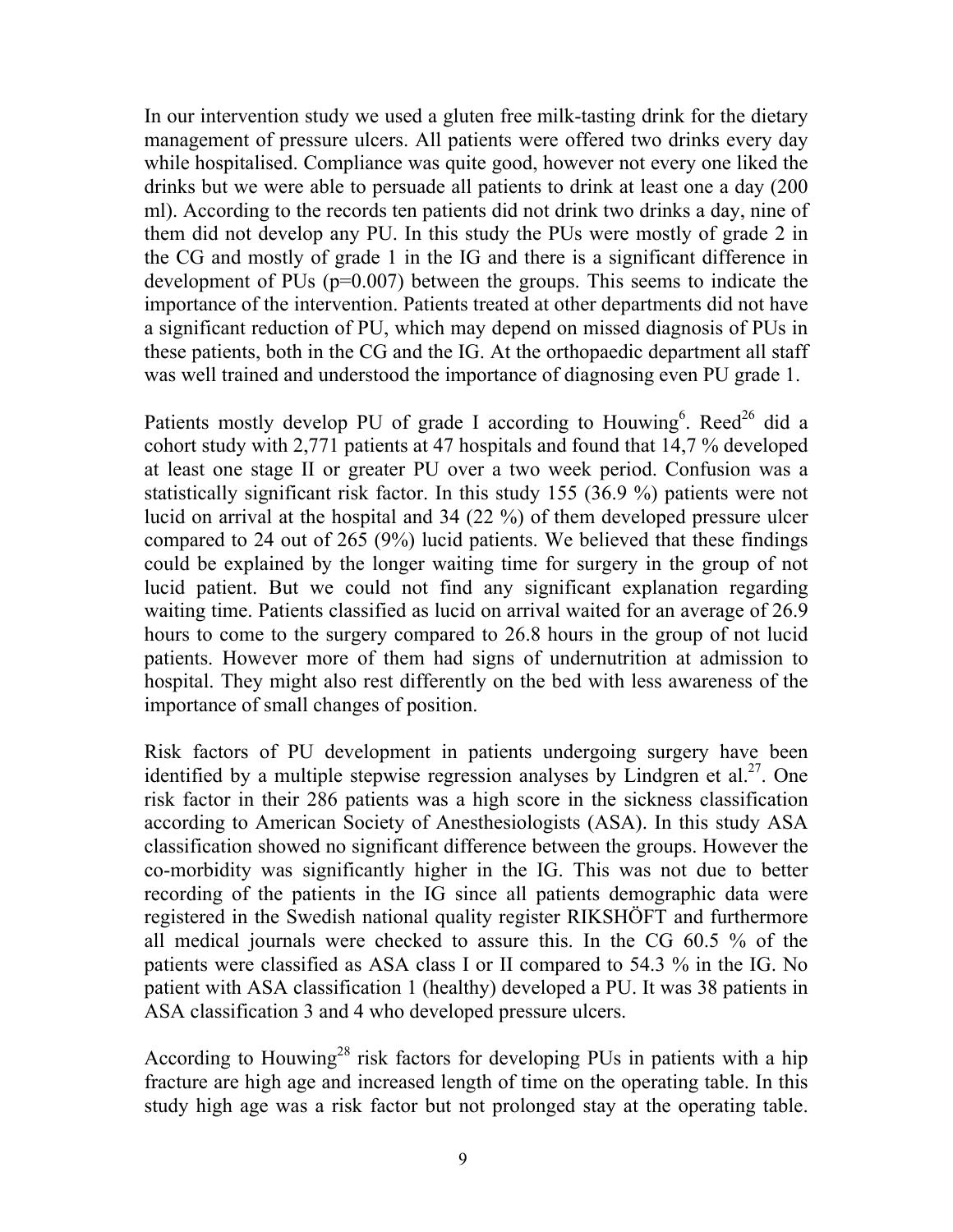That may be explained by good pressure relief mattresses on the operating table introduced several years ago.

It is well known that malnutrition is associated with an increased risk of complications in patients with a hip fracture<sup>7,8,28</sup> and intervention trials have reported positive effects of lean body mass, ADL and health related quality of  $life^{29}$  and long term complications<sup>30</sup>. Malnutrition is still a challenge for health care, since evidence based practise has not yet been implemented and more research is needed to find efficient and easy ways to optimize nutritional status pre- and post operatively in patients with hip fractures.

The result in this study indicates the importance of the new clinical pathway introduced, as the number of patients who have developed pressure ulcers during their stay in hospital has been reduced by 50 % even though more patients in the IG had signs of under nutrition at admission.

## **Limitations of the study**

This study has limitations. First we did not design the study as a randomized controlled study which is accepted as being the most reliable method for assessing effectiveness. We selected a quasi experimental design for two reasons. The first reason was that the intervention started already in the ambulance and since five different ambulance stations were involved, we couldn't assure that patients were randomized and cared for in a proper way. The second reason was that even if we had tested the intervention at only a few of the ambulance stations, we would have created a large problem at the University hospital due to the bed situation. There is a great risk of confounding if the staff should give different treatment to a patient group with the same diagnoses which could hazard the results. Furthermore even if the barriers presented had not been there, the ethical issue of not treating patients with the best practice was an important reason not to randomize.

## **Acknowledgements**

We wish to thank all patients included in the study. All staff involved in this study at the University Hospital, the local hospital and at all the different homes for elderly people is gratefully acknowledged for their help in conducting this study. The study was supported by the Swedish National Board of Health and Welfare and the Swedish Association of County Councils.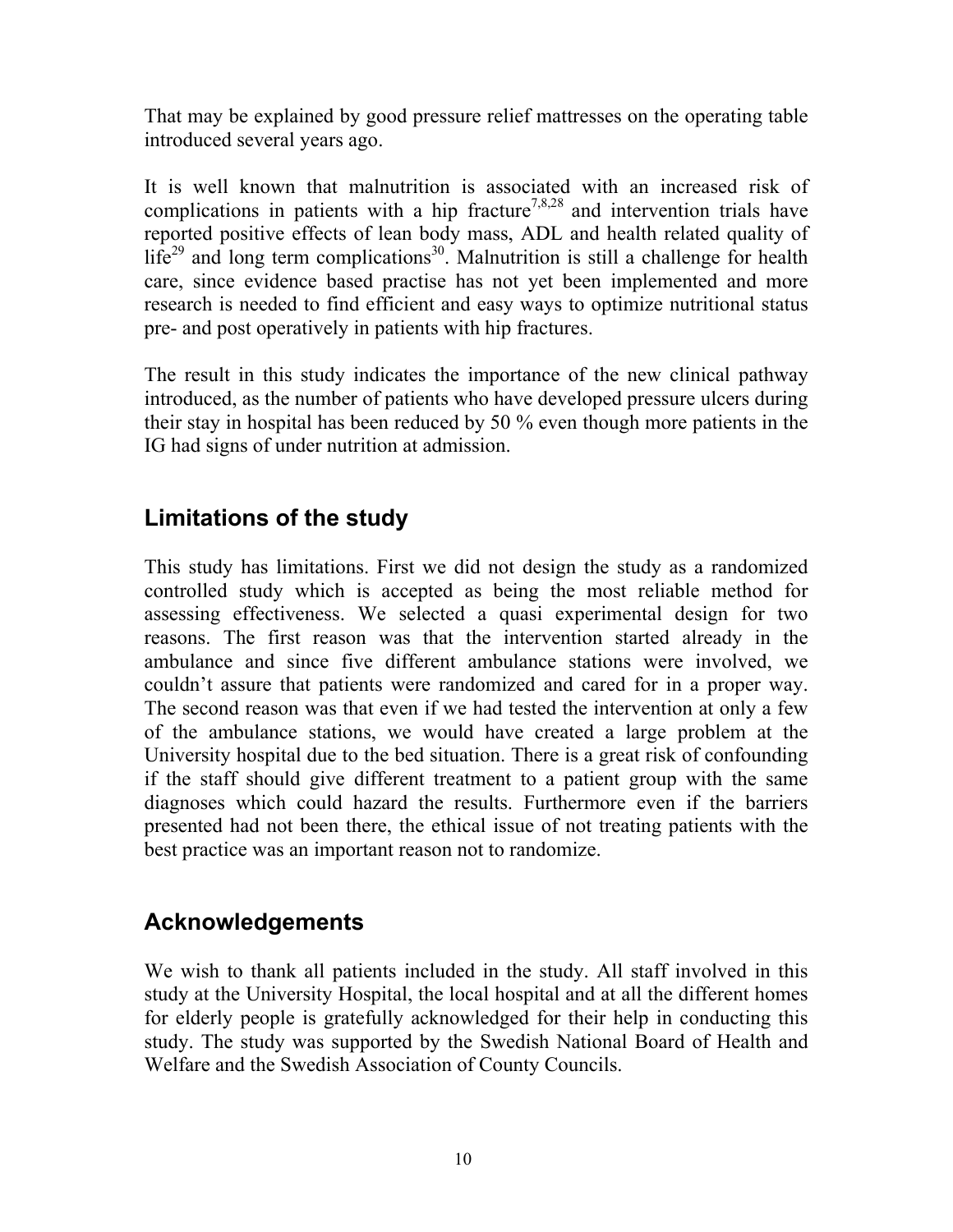# **Funding**

The Swedish National Board of Health and Welfare and the Swedish Association of County Councils.

#### **Authorship**

AH, K B-B, K-G T and KU conceived this study. AH and K B-B performed the study. AH, K-G T and KU contributed to data analysis and writing of the paper

#### **Conflict of interest**

None known.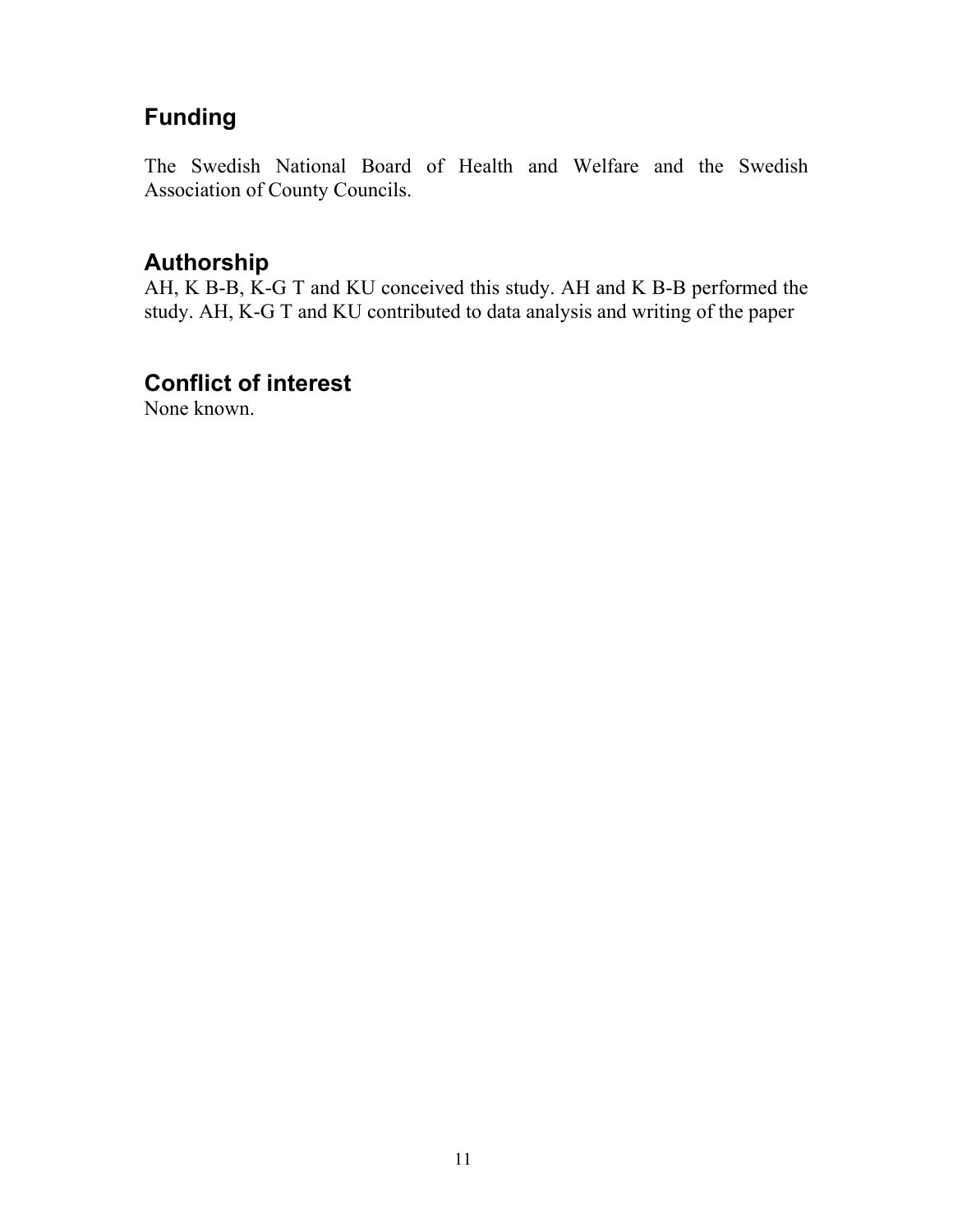#### **REFERENCES**

- Allman RM. Pressure ulcer prevalence, incidence, risk factors, and impact. Clin Geriatr Med 1997 Aug;13(3):421-36
- Barczack CA, Barnett RI, Childs EJ, Bosley LM. Fourth national pressure ulcer prevalence survey. Adv Wound Care 1997 Jul-Aug;10(4):18-26
- Bastow MD, Rawling J, Allison SP. Undernutrition, hypothermia, and injury in elderly women with fractured femur: an injury response to altered metabolism? Lancet 1983;1 (8317)143-146
- Herrmann FR, Safran C, Lekoff SE, MInaker KL. Serum albumin level on admission to as a predictor of death, length of stay, and readmission. Arch Int Med 1992;152:125-130
- Patterson BM, Cornell CN, Carbone B, Levine B, Chapman D. Protein depletion and metabolic stress in elderly patients who have a fracture of the hip. J Bone Jt Surg (Am). 1992;74:251-260
- Houwing, RH., Rozendaal, M., Wouters-Wesseling, W., Beulens, JWJ. Buskens, E. & Haalboom. JR. (2003). A randomised double-blind assessment of the effect of nutritional supplementation on the prevention of pressure ulcers in hip fracture patients. Clin Nutr 2003; 22 (4):401-405
- Ponzer S, Tidermark J, Brismar K, Söderqvist A, Cederholm T. Nutritional status, insulin-like growth factor-1 and quality of life in elderly women with hip fractures. Clin Nutr 1999; 18: 241-246
- Lumbers, M., New, SA., Gibson, S & Murphy, MC. Nutritional status in elderly female hip fracture patients: comparison with an age-matched home living group attending day centres. Br J Nutr 2001; 85: 733-740
- Galvard H, Elmståhl S, Elmståhl B, Samuelsson SM, Robertsson E. Differences in body composition between female geriatric hip fracture patients and healthy controls: body fat is more important as explanatory factor for the fracture than body weight and lean body mass. Aging (Milano) 1996; 4: 282-286
- Carpintero P, Lopez P, Leon F, Liuch M, Montero M, Aguilera C. Men with hip fracture have poorer nutritional status and survival than women; a prospective study of 165 patients. Acta Orthop 2005; 76: 331-335
- Eneroth, M., Ohlsson, U-B. & Thorngren, KG. Insufficient fluid and enegry intake in hospitalised patients with hip fracture. A prospective randomised study of 80 patients. Clin Nutr 2005; 24: 297-303
- Beaupre LA, Allyson Jones C, Saunders LD, Johnston DWC, Buckingham J, Majumdar SJ. Best Practices for Elderly Hip Fracture Patients. J Gen Intern Med 2005 Nov;20(11):1019-25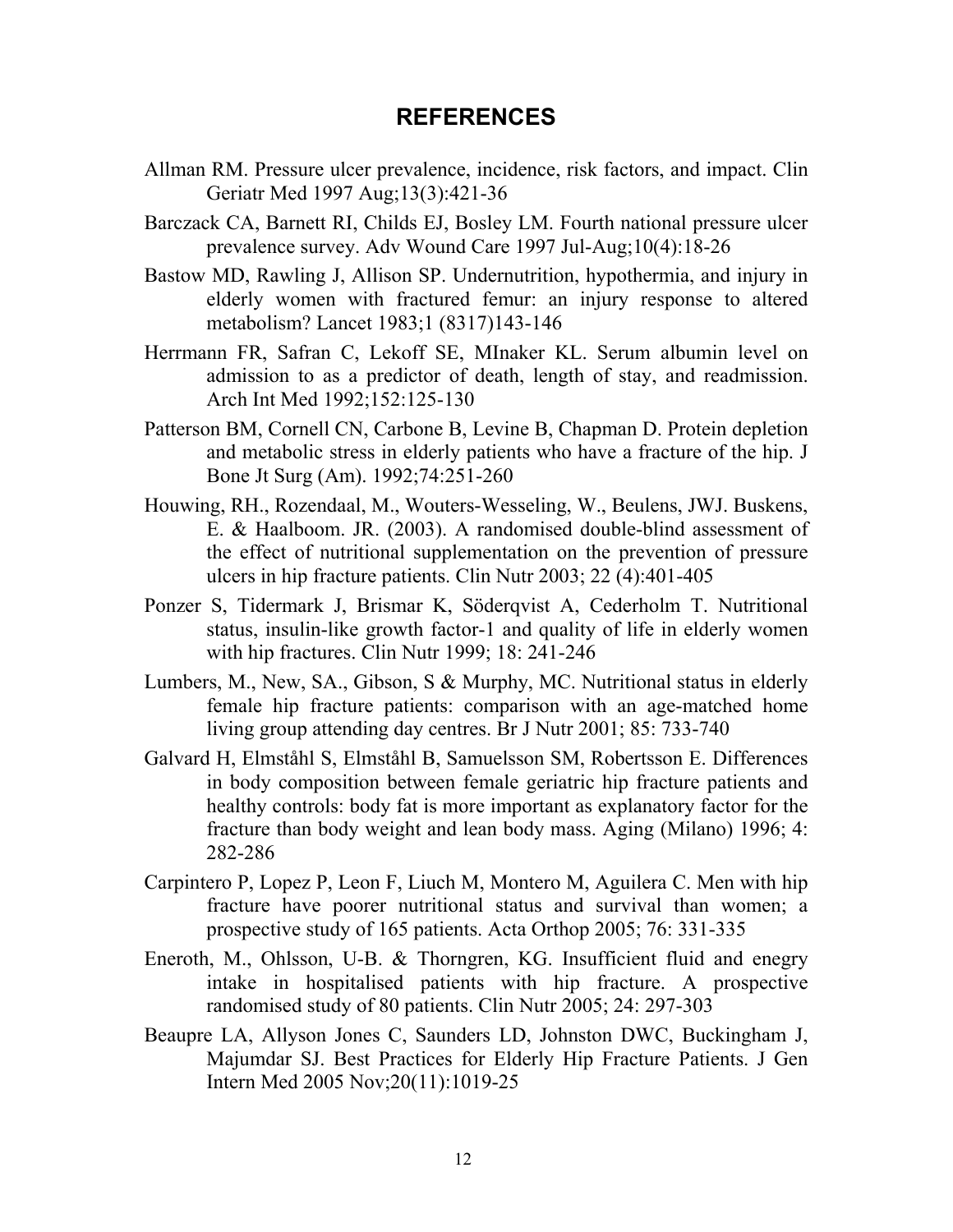- Pfeiffer EA. A short portable mental status questionnaire of organic brain deficit in elderly patients. J Am Geriatr Soc 1975; 23: 433-441
- Braden B, Bergström NA. A conceptual schema for the study of aetiology of pressure sores. Rehabil Nurse 1987;12:8-12
- Ek AC, Bjurulf P. Interrater variability in a Modified Norton scale. Scand J Caring Sci, 1987; 1: 99-102
- EPUAP. European Pressure Ulcer Advisory Panel. Guidelines on pressure ulcer treatment of pressure ulcers. EPUAP Review, 1999; 1:31-33
- Beck, AM. & Ovesen L. At witch body mass index and degree of weight less should hospitalised elderly patients be considered at nutritional risk? Clin Nutr 1998; 17 (5):195-198
- Lipshitz, DK. (1994). Sreening nutritional status in the elderly. *Primary Care*; 21:55-67.
- Dey DK, Rothenberg E., Sundh V, Bosaeus I. Steen B. Height and body weight in the elderly. I. A 25-year longitudinal study of a population aged 70 to 95 years. Eur J Clin Nutr 1999 Dec;53(12):905-14
- Symreng, T. Arm anthropometry in a large reference population and in surgical patients. Clin Nutr 1982*;* 1:211-221
- Hedstrom M, Sääf M, Dahlen N. Low IGF-I levels in hip fracture patients. A comparison of 20 coxarthrotic and 23 hip fractre patients. Acta Orthop Scand. 1999 Apr;70(2):145-8
- Huusko TM, Karppi P, Avikainen V, Kautianien H, Sulkuva R, Randomized clinically controlled trial of intensive geriatric rehabilitation in patietns with a hip fracture: subgroup analysis of patientes with dementia. BMJ. 2000:321(34ref): 1107-1111
- Rolland Y, Pillard F, Lauwers-Canses V, Busquere F Vellas B Lafont,C. Rehabilitation outcome of elderly patients with a hip fracture and cognitive impairment. Disabil Rehabil. 2004: 26: 425-31
- Cohen, D. Dementia, depression and nutritional status. Prim Care 1994;21 107- 19
- Kwok t & Whitelaw MN. The use of armspan in nutritional assessment of elderly, JAGS 1991:39: 492-496
- Reed RL, Hepburn K, Adelson R, Center B, McKnight P. Low serum albumin levels, confusion, and fecal incontinence: are these risk factors for pressure ulcers in mobility-impaired hospitalized adults? Gerontology 2003 Jul-Aug;49(4):255-9
- Lindgren M, Unosson M, Krantz AM et al. Pressure ulcer risk factors in patients undergoing surgery. J Adv Nurs 2005;50:605-12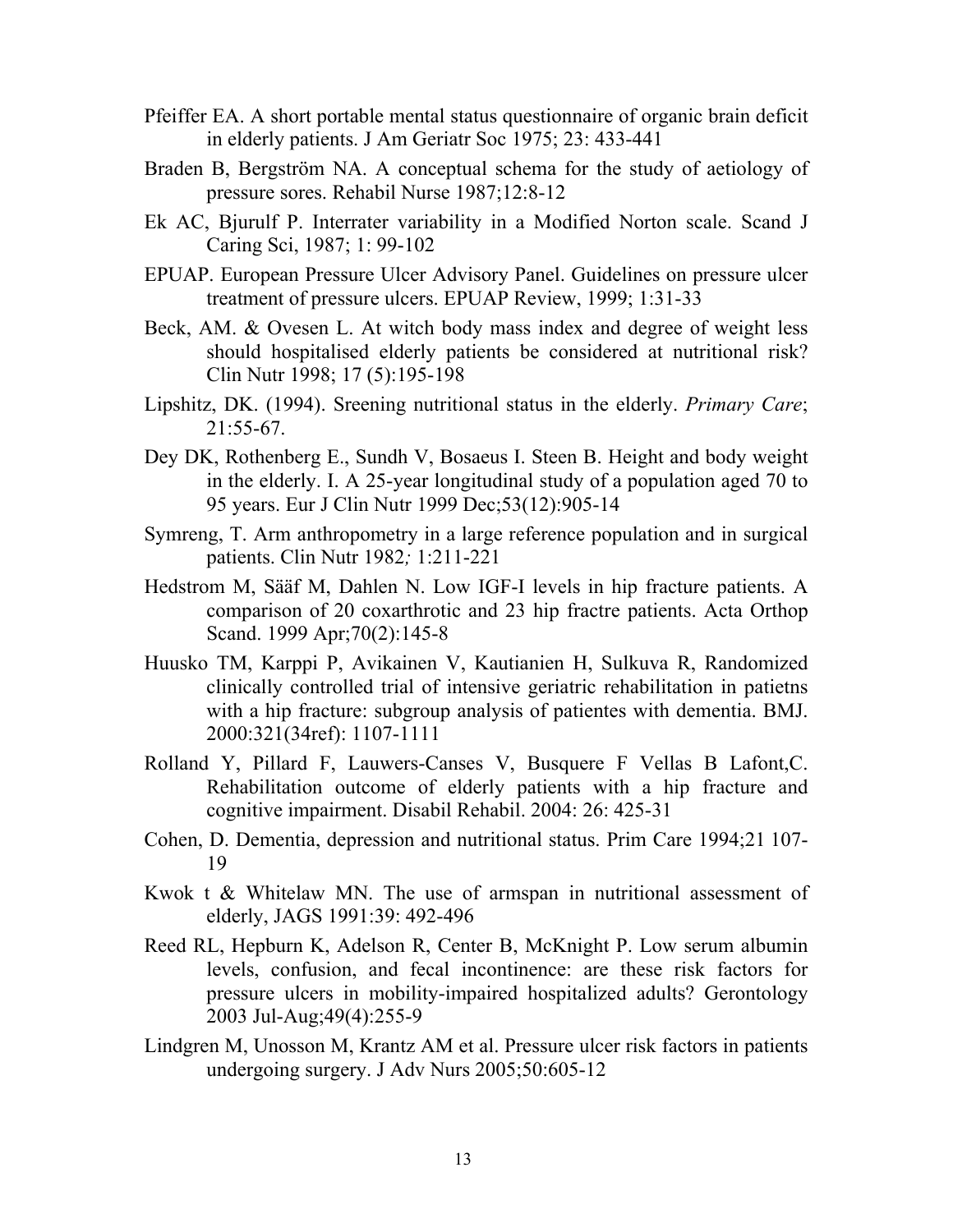- Houwing R, Rozendaal M, Wouters-Wesseling W et al. Pressure ulcer risk in hip fracture patients. Acta Orthop Scand 2004;75:390-393
- Tidermark ., Ponzer S, Carlsson P, Söderqvist A, Brismar K, Tengstrand B, Cederholm, T. Effects of protein-rich supplementation and nandrolone in lean elderly women with hip fractures. Clin Nutr 2004; 23:587-596
- Avenell, A. & Handoll, HHG. (2004) Nutritional supplementation for hip fracture aftercare in the elderly. Cochrane Database Systematic Review. Issue 1.

**Table 1.** European Pressure Advisory Panel's classification of pressure ulcers

| Grade I   | Non-blanchable erythema of intact skin. Discoloration of the skin, warmth,<br>oedema, induration or hardness may also be used as indicators particularly on<br>individuals with dark skin. |
|-----------|--------------------------------------------------------------------------------------------------------------------------------------------------------------------------------------------|
| Grade II  | Partial thickness skin loss involving epidermis, dermis or both. The ulcer is<br>superficial and presents clinically as an abrasion or blister.                                            |
| Grade III | Full thickness skin loss involving damage to or necrosis of subcutaneous tissue<br>that may extend down to, but not trough underlying fascia.                                              |
| Grade IV  | Extensive destruction, tissue necrosis, or damage to muscle, bone or supporting<br>structures with or without full thickness skin loss.                                                    |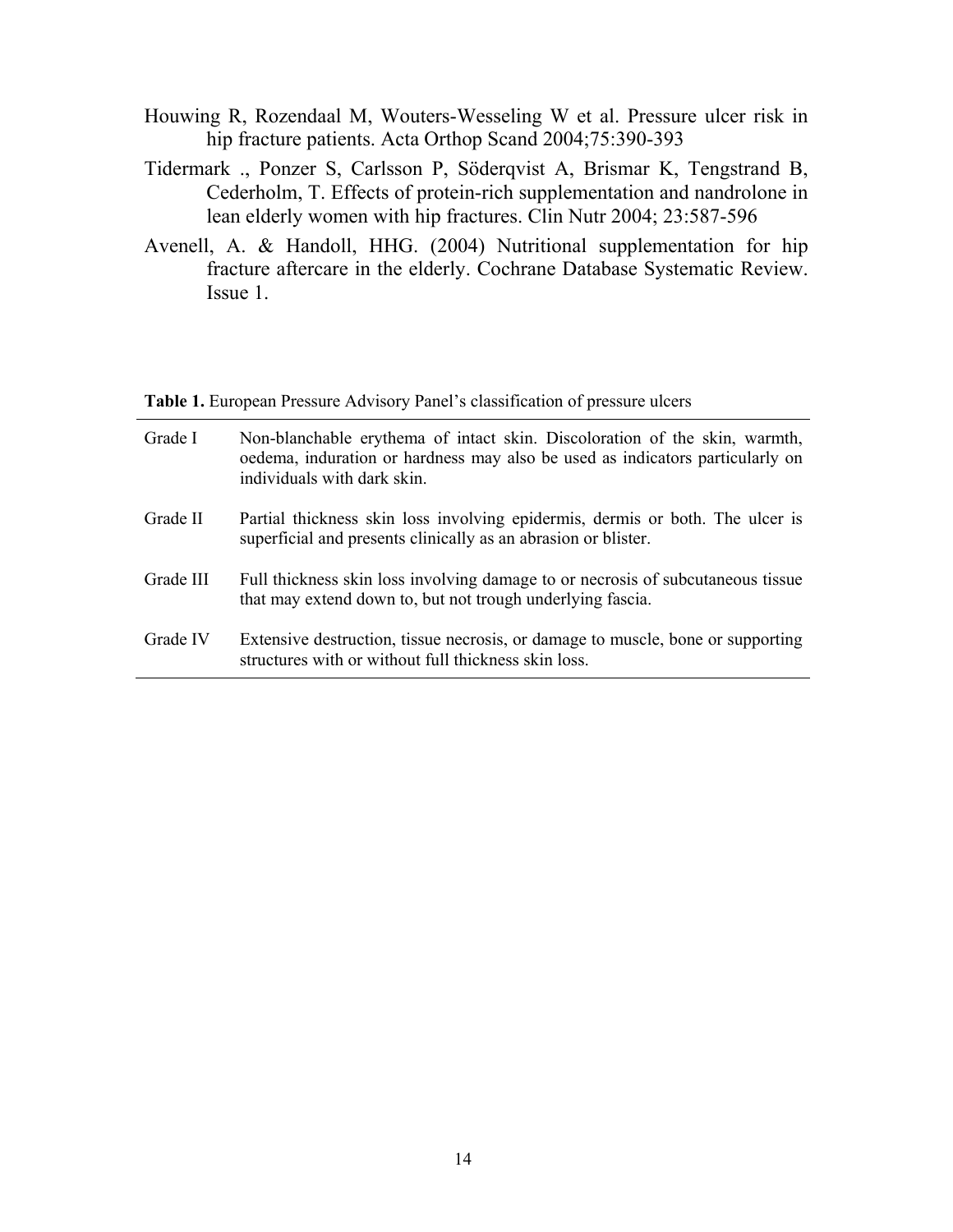| Variable mean<br>(SD)    | $\mathbf n$ | CG    |        | $\mathbf n$ | IG    |            | p-value |  |
|--------------------------|-------------|-------|--------|-------------|-------|------------|---------|--|
| At baseline              |             |       |        |             |       |            |         |  |
| Hb                       | 210         | 123.5 | (16.5) | 210         | 123.7 | (16.0)     | 0.93    |  |
| <b>EVF</b>               | 176         | 36.7  | (4.5)  | 203         | 36.8  | (4.3)      | 0.76    |  |
| Sd                       | 210         | 140.6 | (4.0)  | 210         | 143,0 | (19.0)     | 0.14    |  |
| PT                       | 209         | 3.9   | (0.6)  | 208         | 36.8  | (4.3)      | 0.23    |  |
| Crea                     | 202         | 76    | (32.7) | 207         | 80    | (39.5)     | 0.27    |  |
| <b>CRP</b>               | 204         | 21.6  | (34.5) | 206         | 25.3  | (44.4)     | 0.34    |  |
| Fe                       | 201         | 9.3   | (5.2)  | 203         | 9.7   | (5.1)      | 0.43    |  |
| <b>TIBC</b>              | 203         | 56    | (11.4) | 204         | 57    | (10.7)     | 0.60    |  |
| Alb                      | 208         | 36    | (4.6)  | 207         | 36    | (4.1)      | 0.53    |  |
| Ca                       | 207         | 2.4   | (0.2)  | 205         | 2.4   | (0.1)      | 0.71    |  |
| <b>TTR</b>               | 197         | 0.21  | (0.06) | 204         |       | 0.22(0.06) | 0.64    |  |
| On day 5 postoperatively |             |       |        |             |       |            |         |  |
| Hb                       | 199         | 108   | (14.5) | 205         | 107   | (14.3)     | 0.42    |  |
| <b>EVF</b>               | 185         | 32.3  | (4.3)  | 191         | 32.2  | (4.2)      | 0.75    |  |
| Sd                       | 198         | 139   | (4.6)  | 199         | 140   | (4.1)      | 0.005   |  |
| <b>PS</b>                | 197         | 3.8   | (0.5)  | 200         | 3.7   | 0.5)       | 0.19    |  |
| At discharge             |             |       |        |             |       |            |         |  |
| Hb                       | 202         | 111   | (13.4) | 203         | 111   | (14.0)     | 0,7     |  |
| 4 month follow-up        |             |       |        |             |       |            |         |  |
| Hb                       | 161         | 127   | (14.0) | 163         | 127   | (12.7)     | 0.72    |  |
| <b>EVF</b>               | 160         | 38.3  | (4.0)  | 163         | 38.9  | (3.7)      | 0.13    |  |
| <b>TTR</b>               | 170         | 0.25  | (0.07) | 166         |       | 0.22(0.06) | $0.001$ |  |

**Table 2.** Biochemical variable on the patietns in the CG and IG.

CG, Control group, IG, Intervention group

Haemoglobin, (Hb), hematocrit (EVF), sodium (Sd), potassium (Ps), creatininium (C), C-reactive protein (CRP), iron (Fe), total iron binding concentration (TIBC), albumin (Alb) and transthyretin (TTR). Data are given as mean. Significances are tested with Student T-Test.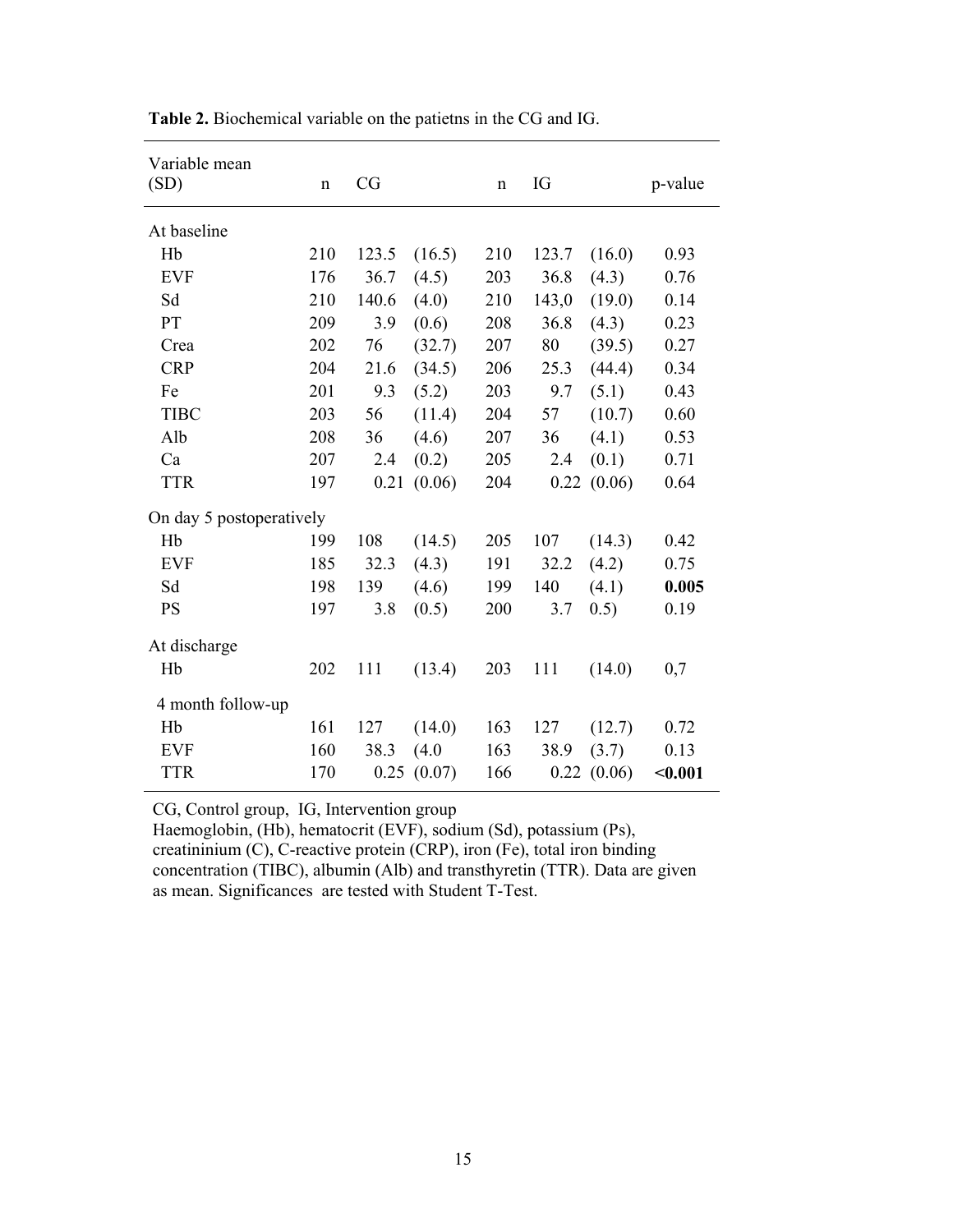| <b>Characteristics</b>                                          |                | $\mathbf{C}\mathbf{G}$<br>$n=210$ |       | <b>IG</b><br>$n=210$ |    |
|-----------------------------------------------------------------|----------------|-----------------------------------|-------|----------------------|----|
| Age (mean)                                                      | 81.5           | ± 10.5                            | 80.4  | $\pm 10.3$           | ns |
| Female gender                                                   | 148            | (70.5)                            | 140   | (66.7)               | ns |
| Lucid patients $(\% )$                                          | 129            | (61.4)                            | 136   | (64.8)               | ns |
| Not lucid patients (%)                                          | 81             | (38.6)                            | 74    | (35.2)               | ns |
| SPMSQ (SD)                                                      | 6.8            | (3.8)                             | 7.2   | (3.4)                | ns |
| Smoker $(\% )$                                                  | 50             | (23.8)                            | 43    | (20.4)               | ns |
| Cervikal fracture (%)                                           | 114            | (54.3)                            | 113   | (53.8)               | ns |
| ASA grade, mean (SD)                                            |                | 2.38(0.7)                         | 2.43  | (0.8)                | ns |
| Pathological fracture (%)                                       | $\overline{4}$ | (1.9)                             | 5     | (2.4)                | ns |
| Median time to surgery, hours (SD)                              | 26.5           | (23.6)                            | 27.4  | (16.3)               | ns |
| Median time on operation table (SD)<br>$(n=208$ in both groups) | 132.7          | (39.5)                            | 126.4 | (39.2)               | ns |
| Median hospital stay, days (SD)                                 | 10.8           | (5.8)                             | 11.8  | (7.4)                | ns |
| Living in own home $(\%)$                                       | 140            | (66.7)                            | 141   | (67.1)               | ns |
| Living alone $(\%)$                                             | 90             | (42.9)                            | 85    | (40.5)               | ns |
| Discharged back to origin $(\%)$                                | 114            | (54.3)                            | 119   | (56.7)               | ns |
| Mortality at four months $(\% )$                                | 30             | (14.3)                            | 31    | (14.8)               | ns |
| Mortality at 12 months<br>(%)                                   | 48             | (22.9)                            | 41    | (19.5)               | ns |

**Table 3.** Patients and fracture characteristics.

CG=Control group, IG =Intervention group

SPMSQ= Short portable mental status questionnaire

Data presented as mean  $\pm$  standard deviation or on n (%).

Significance measured with Students T-test or Ficher's exact test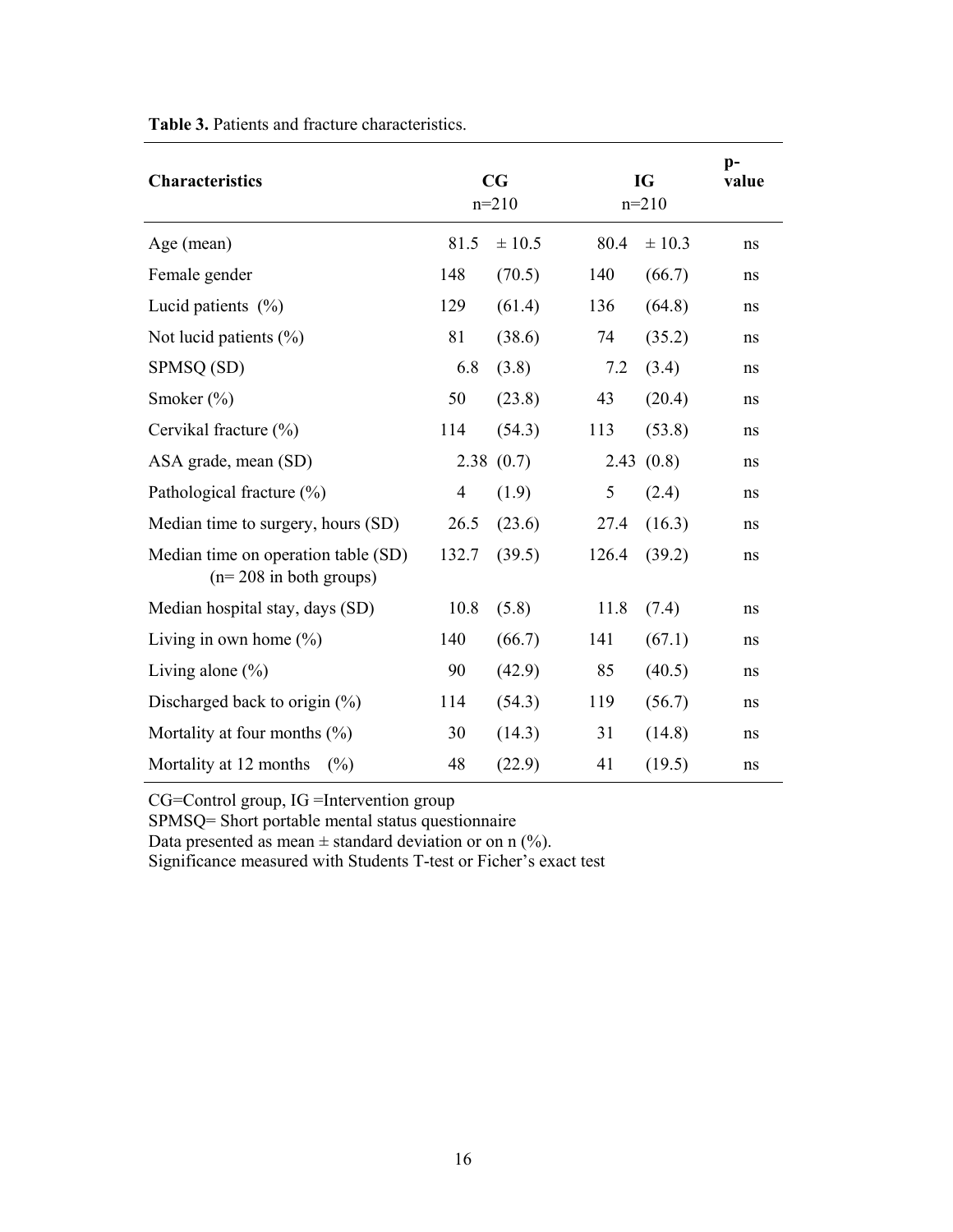| Variable mean (SD)    | $\mathbf n$ | CG             | $\mathbf n$ | IG             | p-value |
|-----------------------|-------------|----------------|-------------|----------------|---------|
| At baseline           |             |                |             |                |         |
| Height $(m)$          | 202         | 1.63(9.9)      | 205         | 1.65(9.7)      | 0.046   |
| Total arm length (cm) | 201         | 56.3<br>(4.0)  | 205         | 56.9<br>(4.2)  | 0.146   |
| MAC (cm)              | 201         | 28.0<br>(4.7)  | 204         | (4.1)<br>27.4  | 0.158   |
| TSF (mm)              | 197         | 14.7<br>(6.7)  | 204         | 14.9<br>(6.9)  | 0.739   |
| $AMC$ (cm)            | 197         | (3.4)<br>23.3  | 204         | (3.0)<br>22.7  | 0.050   |
| $CC$ (cm)             | 201         | 33.7<br>(4.6)  | 204         | (3.8)<br>32.8  | 0.038   |
| Knee height           | 201         | 46.8<br>(3.7)  | 204         | 47.0<br>(3.8)  | 0.479   |
| Weight (kg)           | 202         | 65.6<br>(14.1) | 199         | (12.9)<br>64.9 | 0.588   |
| BMI $(kg/m^2)$        | 201         | 24.7<br>(4.6)  | 197         | 23.8<br>(4.1)  | 0.043   |
| At 4 months           |             |                |             |                |         |
| Weight (kg)           | 174         | (13.9)<br>63.0 | 168         | 62.9<br>(13.8) | 0.909   |
| BMI $(kg/m^2)$        | 173         | 23.6<br>(4.4)  | 176         | 22.8<br>(4.3)  | 0.089   |
| At 12 months          |             |                |             |                |         |
| Weight (kg)           | 152         | (14.7)<br>35.7 | 146         | 64.3<br>(14.2) | 0.413   |
| BMI $(kg/m^2)$        | 152         | 24.6<br>(4.6)  | 145         | 23.4<br>(4.4)  | 0.021   |

**Table 4.** Anthropometric characteristics of the patients in CG and IG

CG= Control group, IG=Intervention group, MAC= Mid arm circumference,

CC= Calf circumference, TSF= Triceps skin fold, AMC=Arm muscle circumference, BMI= Body mass index,

Data presented as mean ±standars deviation. Significance measured with Students T-test